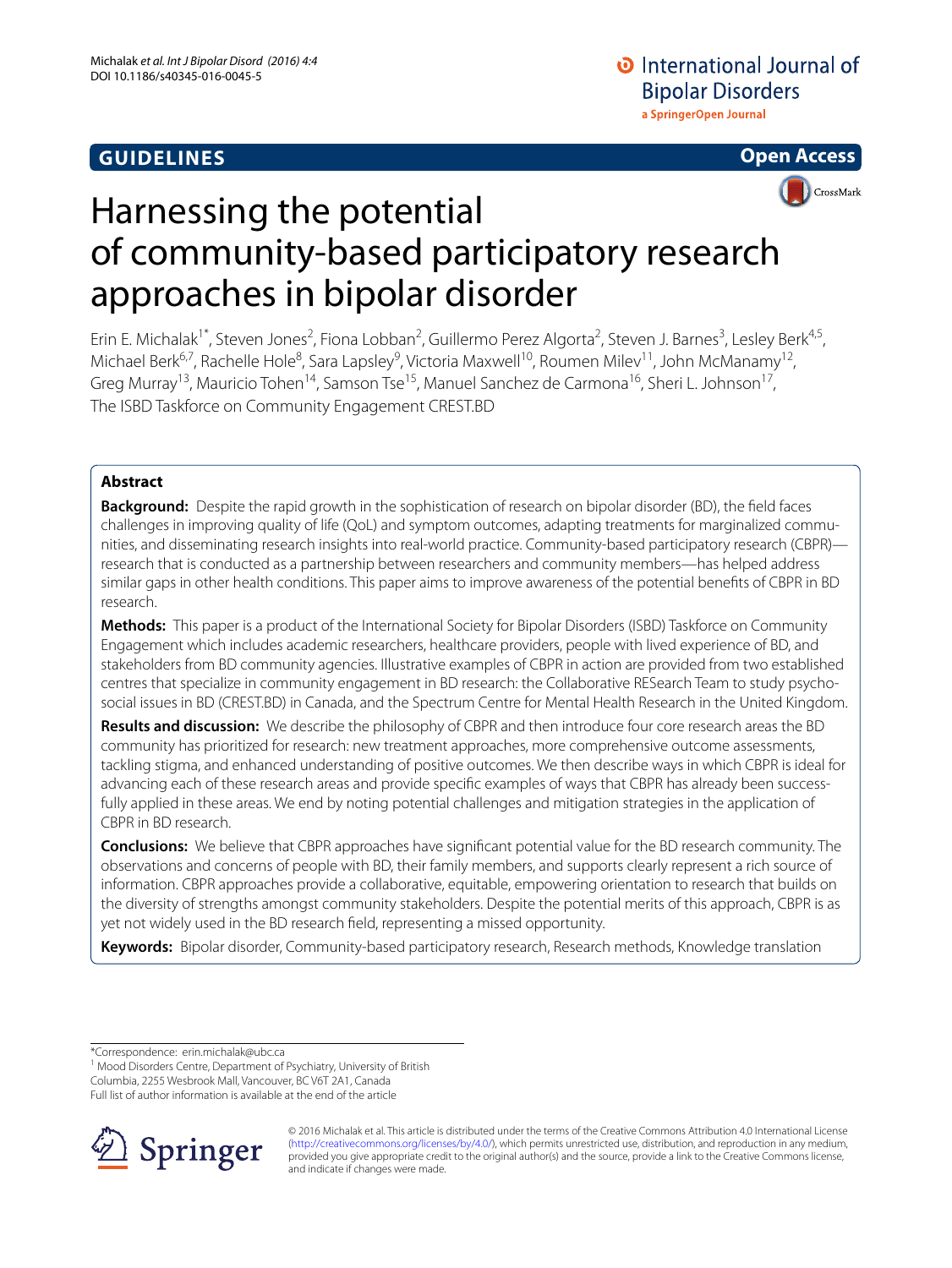## **Background**

Research on bipolar disorder (BD) has expanded rapidly in the past decades. Treatment and biological research has become increasingly sophisticated, and many psychosocial predictors of the course of the disorder have been documented. Despite progress, the field faces challenges in improving quality of life (QoL) and symptom outcomes, adapting treatments for minority and marginalized communities, and implementing research gains in community settings.

Researchers in other fields are increasingly employing CBPR approaches to address complex health and social problems (Chen et al. [2010](#page-7-0); D'Alonzo [2010;](#page-7-1) Hollander [2011](#page-8-0); Israel et al. [1998\)](#page-8-1), in part driven by the recovery model that calls for consumer and caregiver engagement, as well as mandates to produce pragmatic and applied research. CBPR has been applied successfully across a range of fields, including cancer, indigenous health, and child health (Israel et al. [1998](#page-8-1), [2013](#page-8-2); Maar et al. [2011](#page-8-3); Vaughn et al. [2013\)](#page-8-4). Despite its potential (Davidson et al. [2010](#page-7-2)), CBPR is rarely adopted in BD research.

In this paper, we argue that CBPR approaches afford a promising, but as yet under-utilized, approach in the BD research field. We begin by describing the philosophy of CBPR and then outline four core research priorities in BD. We then explore how CBPR can facilitate the achievement of these research domains and discuss some specific examples of ways that CBPR has already been successfully applied to critical issues in BD. Nonetheless, there are unique challenges in applying CBPR in the context of BD as compared to other medical conditions. The very nature of BD suggests that frequently, people will experience symptom fluctuations, and managing these well in the research process requires sensitivity and skill. Our view is that learning to address these barriers is an important goal, in that the potential benefits afforded by CBPR far outweigh the complexities of applying this model. Given this, we provide suggestions for addressing the unique challenges of applying CBPR with BD.

Before beginning, we would note that this paper is one example of CBPR. The genesis of this article arose during an international meeting of researchers and community members focused on BD research. After developing a brief outline for the focus of the paper, we collaborated with the International Society of Bipolar Disorders (ISBD) to form an ISBD Taskforce on Community Engagement; taskforce membership includes academic researchers, healthcare providers, people with lived experience of BD and stakeholders from international BD community agencies such as the Depression and Bipolar Support Alliance (DBSA) and the International Bipolar Foundation (IBF). The outline for the article was reviewed in an initial consensus meeting, and then specific authors contributed

sections to reflect their particular expertise. The group as a whole then participated in review and editing, to provide a consensus statement on the importance of CBPR in BD research. We believe that the paper has been enriched by the diverse perspectives of an international panel of expert researchers and healthcare providers from multidisciplinary backgrounds working with those with lived experience to achieve a joint position.

## **Community‑based participatory research**

CBPR has been defined as research that is conducted as a partnership between researchers and community members affected by a particular health condition, disability, or issue. It is characterized by substantial community engagement (see Fig. [1\)](#page-2-0) in the development and implementation of the research process, from formulating study goals and hypotheses, to planning the sampling, design, measures, and analyses, to disseminating results (Sciences [2010\)](#page-8-5). Rather than perpetuating the notion of community members as objects of research, the goal is to shape the research process to fit the perspectives and goals of community members (Evans et al. [2009](#page-7-3)). The emphasis is on generating knowledge that can contribute to community and social change (Israel et al. [1998](#page-8-1)). Table [1](#page-2-1) illustrates some of the many strengths of this approach as adapted from Israel ([1998](#page-8-1)).

CBPR has been described as a 'philosophy of engagement' (Schneider [2012\)](#page-8-6). As a consequence of this orientation and the richer array of questions that may be raised as research targets, openness to adopting diverse methods is prized (Israel et al. [1998](#page-8-1)). This collaboration may warrant the flexible use of quantitative, qualitative, and mixed-method designs (Khanlou and Peter [1982](#page-8-7)). That said, it remains paramount for CBPR projects to rely on rigorous research practices and methods (Khanlou and Peter [1982](#page-8-7); Greenwood and Levin [2005\)](#page-8-8).

Given that community involvement is central to CBPR, it is important to define community. As used in CBPR, community is not defined in the traditional geopolitical manner, but rather, is based on shared or common characteristics or interests related to the topic of study (Green and Mercer [2001\)](#page-7-4). Community encompasses patients, people who are not receiving medical care, and people within the social support network of the affected individual, including family members, caregivers, significant others, and healthcare providers. Preferred terms for those affected by bipolar symptoms vary substantially. Some use the term consumers, whereas others refer to "service users" for those who take part in mental health services (Shaw [2012\)](#page-8-9). Others refer to lived experience of BD, as many people with BD symptoms are not engaged in mental health treatment (Merikangas et al. [2007](#page-8-10)). We use these terms interchangeably here.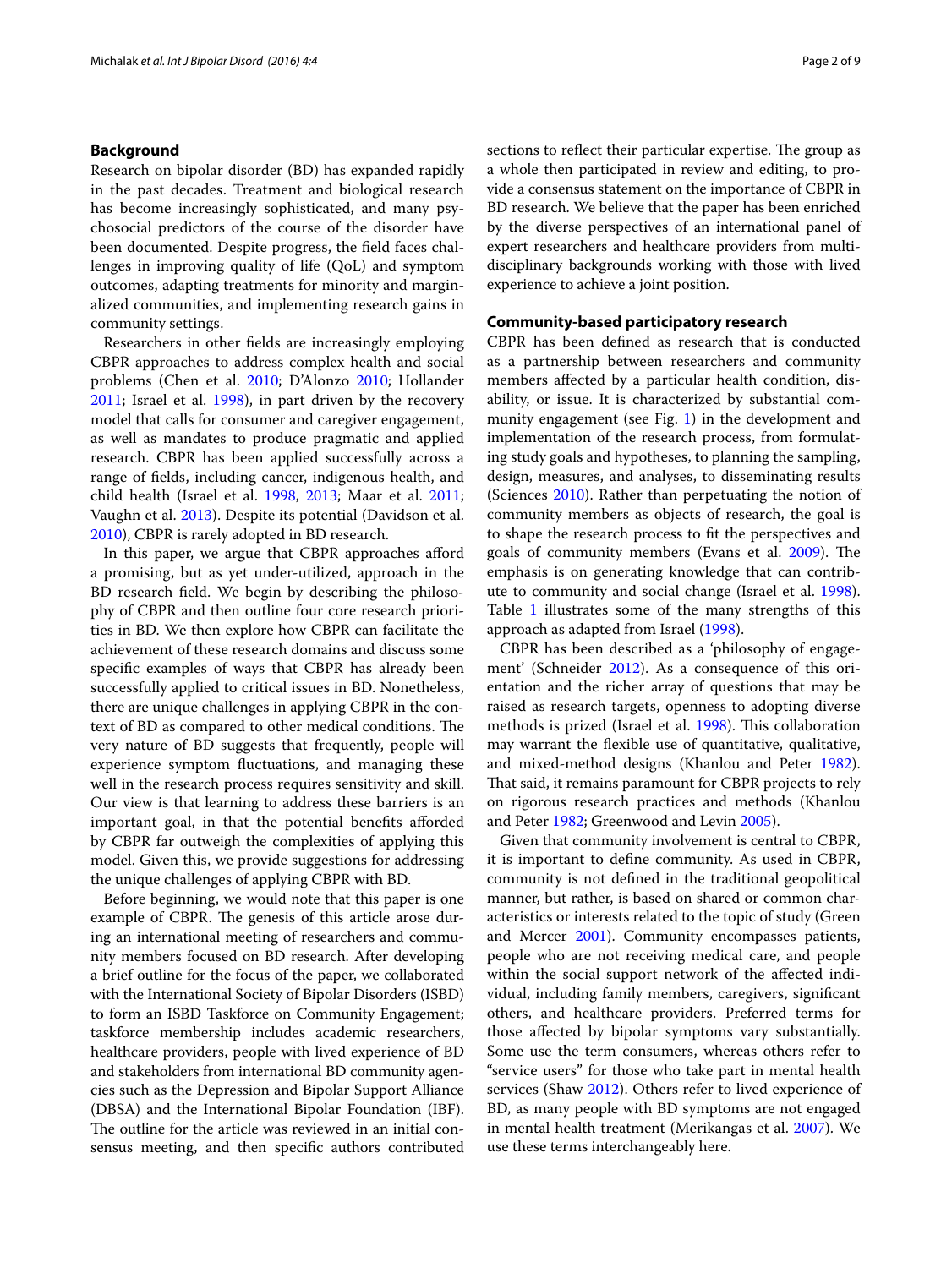

#### <span id="page-2-1"></span><span id="page-2-0"></span>**Table 1 Key principles of CBPR**

Recognizes community as central to CBPR

Facilitates collaborative partnerships in all phases of research

Builds on strengths and resources within the community

Gathers knowledge for mutual benefit of all partners

Promotes a co-learning and empowering process that attends to social inequalities

Involves a cyclical and iterative process

Addresses issues from a positive perspective

Integrates biomedical, psychosocial, social, economic, cultural, historical, and political factors as potential determinants of health

Disseminates findings and knowledge gained to all partners

# **Research priorities in BD: a case for the value of CBPR in BD**

We begin by broadly describing the types of aspirations that might be accomplished by incorporating CBPR in BD research. After describing these broader aims, we turn to specific examples of CBPR research in BD that has already been accomplished, and concrete findings and gains that have been tackled through this approach.

One of the most important benefits of CBPR is in shaping research to focus on questions that matter to those facing BD. While genetics, neurobiology, and clinical phenomenology are currently the dominant research foci, community members emphasize the need for more pragmatic, real-world studies, the development of new medication and psychological treatments, as well as for research on lifestyle and psychosocial factors (Banfield et al. [2014\)](#page-7-5), prevention (Jacka et al. [2013\)](#page-8-11), and positive features of BD (Lobban et al.  $2012a$ ), such as creativity (Johnson et al. [2015a\)](#page-8-13). In the UK, service users have encouraged the development of BD research on recovery, anxiety treatment, and risk factors for suicide (Clements et al. [2013](#page-7-6); Jones et al. [2012](#page-8-14), [2013a](#page-8-15), [2013b\)](#page-8-16). In Canada, research on self-management, stigma, QoL, and psychosocial treatment has been prioritized by CBPR initiatives (Michalak et al. [2012\)](#page-8-17).

Here, we further explore four of the areas prioritized for research by the BD communities engaged with the CREST.BD and Spectrum Centre groups: New treatment approaches, more comprehensive outcome assessments, stigma reduction, and enhanced understanding of positive outcomes. We note ways in which CBPR is ideal for enhancing each of these core priorities.

#### **New treatment approaches**

CBPR could help address a broad range of treatment development and refinement goals in BD. The condition is related to severe outcomes, including high rates of hospitalization, incarceration, suicide, and premature medical morbidity (Goodwin and Jamison [2007\)](#page-7-7), suggesting the need for better treatments. Within the realm of medication treatments, people with lived experience of BD report that current treatment trial designs may not address their core questions, such as "If I don't take medications or want to take a lower dose than is typically recommended, what are my odds of relapse?" A core issue in treatment research concerns high rates of non-adherence with BD treatments. Here again, CBPR has the potential to be illuminating. Although much of the research literature focuses on issues such as side effects and lack of insight as drivers of poor adherence, people with BD often cease medication use because they did not find that treatment sufficiently improved (or indeed perceived that it has impeded) their functioning or attainment of longterm goals, or due to psychosocial concerns (e.g. impact on identity and stigma issues). This suggests the need for treatment trials that target functional and QoL outcomes.

CBPR approaches have also been used to evolve the research base on self-management strategies that those with BD use to protect against the onset of mania, and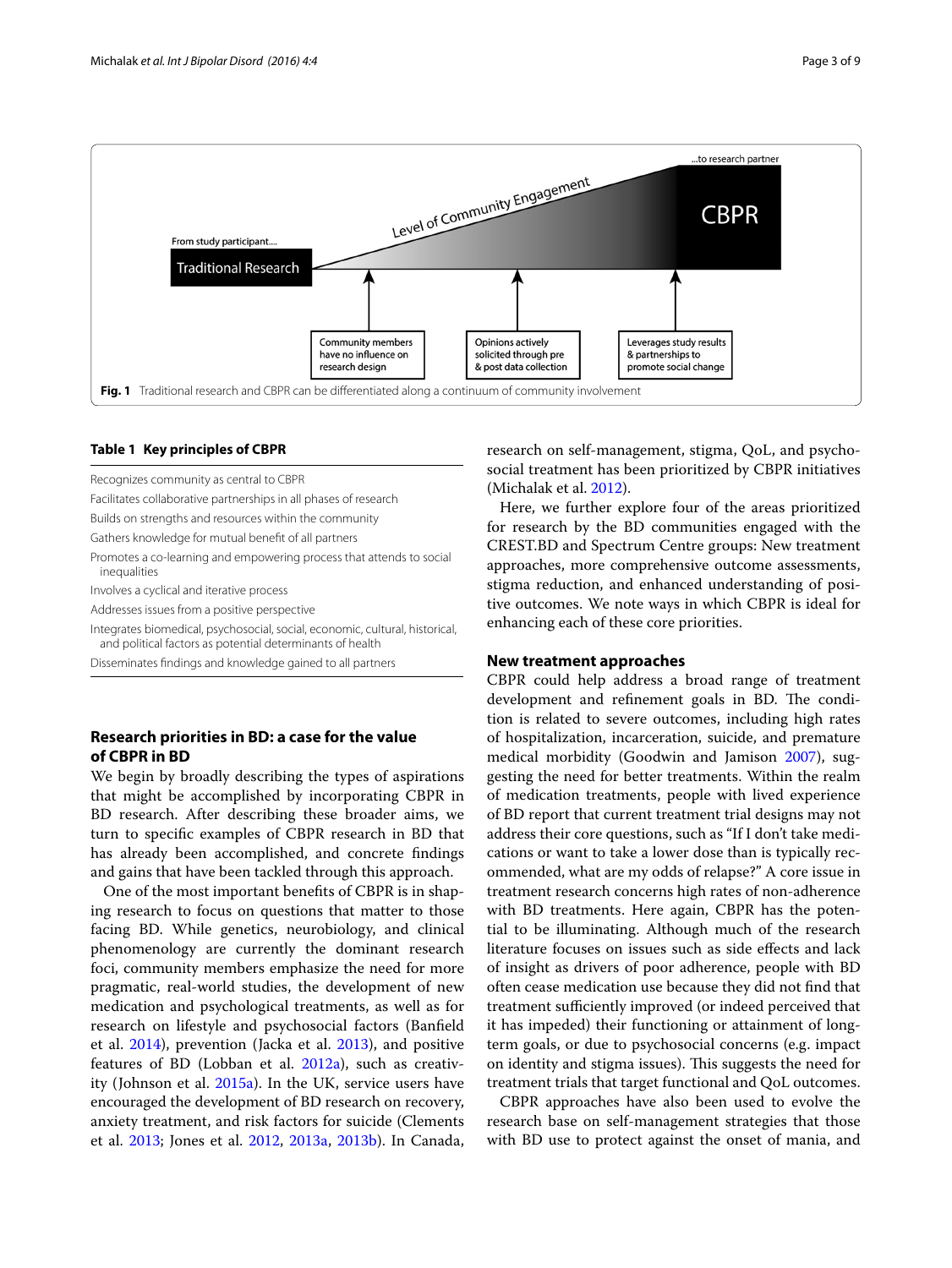empirical research has shown that such strategies can predict lower symptoms of BD over time (Lam and Wong [2005](#page-8-18); Lobban et al. [2010\)](#page-8-19). CREST.BD's CBPR work has identified a host of other self-management strategies, such as regulating sleep, diet and exercise, creative approaches to symptom monitoring and reflective practices, and approaches for improving QoL and interpersonal support around symptoms; these strategies warrant empirical testing. Comparably, in large-scale studies, family members suggest that available psychoeducation programmes stop short of covering the complexity and depth of issues that are invoked by BD, and future programmes may need to personalize recommendations (Berk et al. [2013](#page-7-8)). We note here that treatment initiatives that focus on peer-support models may offer considerable promise, but further rigorous research is required in this area broadly (Lloyd-Evans et al. [2014;](#page-8-20) Chinman et al. [2014\)](#page-7-9) and in the BD research field specifically. Taken together, then, CBPR could enrich the nature of research questions regarding treatment, and could help identify new treatment targets and approaches for future research.

# **More comprehensive understanding of treatment outcome goals**

The goal of delivering more consumer-centered research models will be supported by the development of more comprehensive outcome assessments for BD. With a strong influence from disease models, symptoms have long been a primary outcome measure within BD research. People with lived experience, however, may weigh other outcomes as more important than symptom reduction, such as subjective experiences, QoL (Michalak et al. [2006,](#page-8-21) [2012;](#page-8-17) Murray and Michalak [2012](#page-8-22)), or recovery (Tse et al. [2014;](#page-8-23) Jones et al. [2015\)](#page-8-24).

The World Health Organization defines QoL as "an individual's perception of their position in life in the context of the culture and value systems in which they live and in relation to their goals, expectations, standards and concerns" (World Health Organization [1995\)](#page-8-25). QoL encompasses subjective experience, context, and meaning making. Recovery is not synonymous with QoL or symptom reduction but rather refers to the ability to have a meaningful and fulfilling life despite the restrictions of BD.

There are several reasons to consider recovery specifically within the context of BD. In BD, symptoms account for just some of the variance in QoL and functioning. BD is often associated with positive features, and many in the community are interested in achieving a satisfying life in the context of BD more than in "removing" BD symptoms. Some research has examined how consumers perceive the term recovery within BD. In a recent CBPR

project, CREST.BD team members used multiple modes of community engagement to improve understanding of recovery, including contracting a peer researcher to help design a community engagement day and embedded qualitative research project. Findings from one study indicated that people with BD living in Vancouver, Canada did not favor the word 'recovery' in BD and pointed to discrepancies in how this term is used between affected individuals as compared to their family members (Hou et al. [2012](#page-8-26)). Similar multi-method research conducted by the Spectrum group, however, has suggested that the term recovery resonates with people with BD in the UK (Todd et al. [2012](#page-8-27); Jones et al. [2013b\)](#page-8-16). In sum, research suggests that the term recovery may not be universally accepted in part because misunderstandings can arise in applying this term, and in particular with the distinction between clinical and functional/personal recovery. Regardless of the nuanced definition of recovery, CBPR approaches hold the potential to contribute to recovery. Below, we discuss the development of specific treatment approaches as well as measures concerning recovery and QoL.

# **Tackling stigma**

Bipolar disorder is heavily stigmatized even amongst mental health conditions, with particularly negative judgements towards manic symptoms such as grandiosity, hyper-sexuality, and aggressive behaviour (Hawke et al. [2013\)](#page-8-28). Stigma is prevalent amongst those affected by BD and their caregivers. CBPR approaches are wellsuited for working with socially disadvantaged or marginalized communities, whose members often experience limited access to general and healthcare resources and lower social standing (Johnson and Johnson [2014](#page-8-29)). The philosophy of engagement endorsed by CBPR (where research is "done with" rather than "done to" people with lived experience) has powerful implications for how they are perceived in society. CBPR challenges the lower social status often associated with BD by bringing members of the community into leadership roles, potentially diminishing traditional power imbalances between researchers and consumers. Peer researchers are often required to develop new skills, and this process may enhance selfefficacy, and occupational or social opportunities.

# **Enhanced understanding of positive qualities associated with BD**

Beyond the clear need for new research approaches, better outcome measures, and diminished stigma, CBPR has potential to improve understanding of the strengths intrinsic to BD. Clinical research naturally tends to focus on identifying problems, their causes, and their treatments, and this has been the case in BD research, and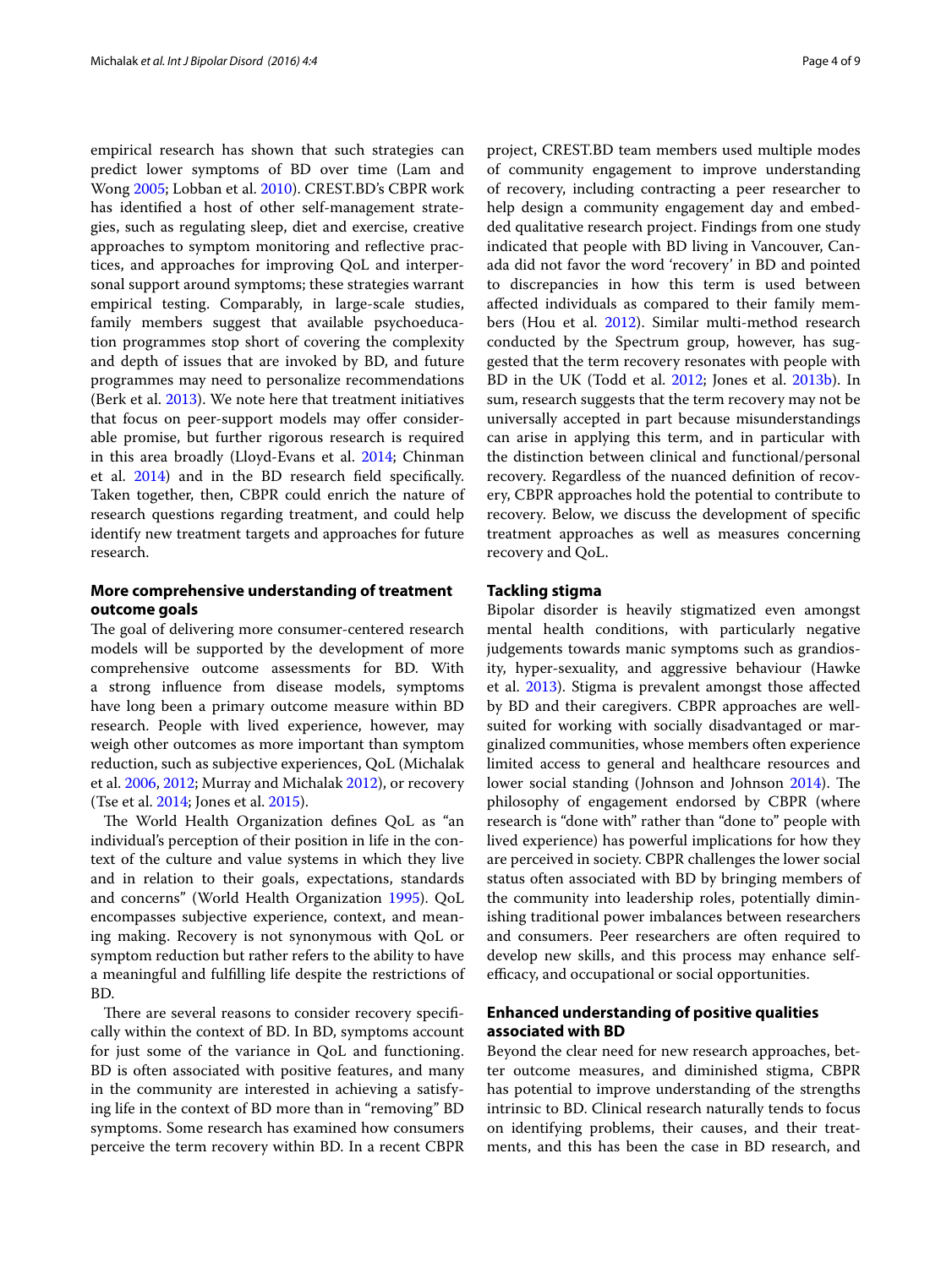yet many with lived experience of BD report experiencing considerable benefits from the condition (Murray and Johnson [2010;](#page-8-30) Seal et al. [2008\)](#page-8-31). Kay Redfield Jamison, an academic and clinician with lived experience of BD, was one of the first to document such benefits. In surveys, those with lived experience endorsed valuing emotional sensitivity, alertness, productivity, social engagement, sexual enjoyment, and creativity as correlates of the disorder. A review of other research has extended this list to include heightened spirituality, empathy, realism, and resilience (Galvez et al. [2011](#page-7-10)). One of the fascinating qualities of this condition is high rates of accomplishment and creativity amongst those with milder forms of BD and their family members. Recent CBPR highlights that predictors of creativity and positive outcomes may not be those that have been the central focus of research to date; listening to consumers and their family members could reshape a research agenda focused on how to maximize these positive outcomes. We consider this work as we describe examples of concrete gains that have been accomplished by applying CBPR approaches to BD below.

# **Illustrative examples of successful application to CBPR in the BD field**

We draw on the experiences of two well-established centres for CBPR in BD to provide illustrative examples. The CREST.BD group in Canada (Michalak et al. [2012,](#page-8-17) [2015](#page-8-32)) and the Spectrum Centre in the UK are BD specialty centres grounded in community engagement. Both groups routinely involve community members at all phases of the research design, including as grant co-applicants. Both centres have capitalized on the input of those with BD to achieve gains in understanding key priorities for understanding and treating BD and have achieved substantial success in garnering grant support for research on those priorities. Next, we will illustrate how CREST.BD and Spectrum have successfully applied CBPR approaches in the four BD research priority areas outlined above (i.e. treatment approaches, outcome assessments, stigma reduction, and understanding positive outcomes).

#### **Improved treatment approaches**

Traditionally, interventions have been developed based on the expert clinical and academic knowledge. This approach has important limitations as it is unclear to what extent such interventions tackle problems prioritized by individuals living with BD and their relatives. CBPR can help identify key treatment targets, such as anxiety and recovery within BD, that are prioritized by individuals living with BD and their relatives. Service users and carers have then contributed to the development of a wide range of highly face valid interventions for people with lived experience and carers, including

novel online interventions, intensive individual therapies, and group programmes (for example, (Jones et al. [2013a](#page-8-15), [2015](#page-8-24); Lobban et al. [2013](#page-8-33), [2015](#page-8-34); Morriss et al. [2011](#page-8-35); Todd et al. [2014](#page-8-36)).

For example, positive results of a novel online intervention for improving QoL in late stage BD have recently been published. ORBIT (online, recovery-focused bipolar individual therapy) was developed in close collaboration with the CREST.BD Community Advisory Group, responding to growing doubts about effectiveness of interventions for people in the late stage of BD (more than 10 episodes), and evidence that mindfulness and contemplative approaches may be effective for addressing anxiety within BD. ORBIT aims to specifically improve QoL by developing skills of mindfulness, acceptance, and self-compassion to improve emotion regulation, sleep, and self-concept in late stage BD. The intervention is particularly promising, given evidence that people in late stage BD may not benefit from traditional relapseprevention focused psychological therapies. A full-scale international randomized controlled trial of the ORBIT intervention is currently underway, with the CREST.BD community advisory group providing a sounding board for developments and refinements. In a study within the Spectrum Centre, CBPR methods were used to develop and test recovery-focused CBT (RfCBT) using an RCT design (Jones et al. [2012](#page-8-14)). The influence of CBPR in developing RfCBT led to an intervention in which the therapy focus is highly individualized and targeted towards the valued life goals of the client rather than the priorities of the clinician.

CBPR also enhanced recruitment, retention, and therapy engagement across these trials, which were codesigned by people with lived experience, by ensuring communication with participants was targeted, engaging, and provided the information they most commonly requested. This diversity of therapy options reflects the clear message from those with lived experience that their needs are heterogeneous and that these needs must be reflected in the choices offered to people seeking care.

#### **More comprehensive outcome assessments**

As noted above, symptoms have long been a primary outcome measure within BD. Patients, however, often weight recovery or QoL as equally or more important than symptom reduction. A CBPR model was used across all study phases to develop the first bipolar-specific QoL scale (the Quality of Life in Bipolar Disorder Scale, QoL. BD), which emphasizes subjective experience and meaning-making along with other more traditional domains of functioning (Michalak and Murray [2010](#page-8-37)). The QoL. BD is more sensitive to change in this population than commonly used generic QoL measures (Michalak and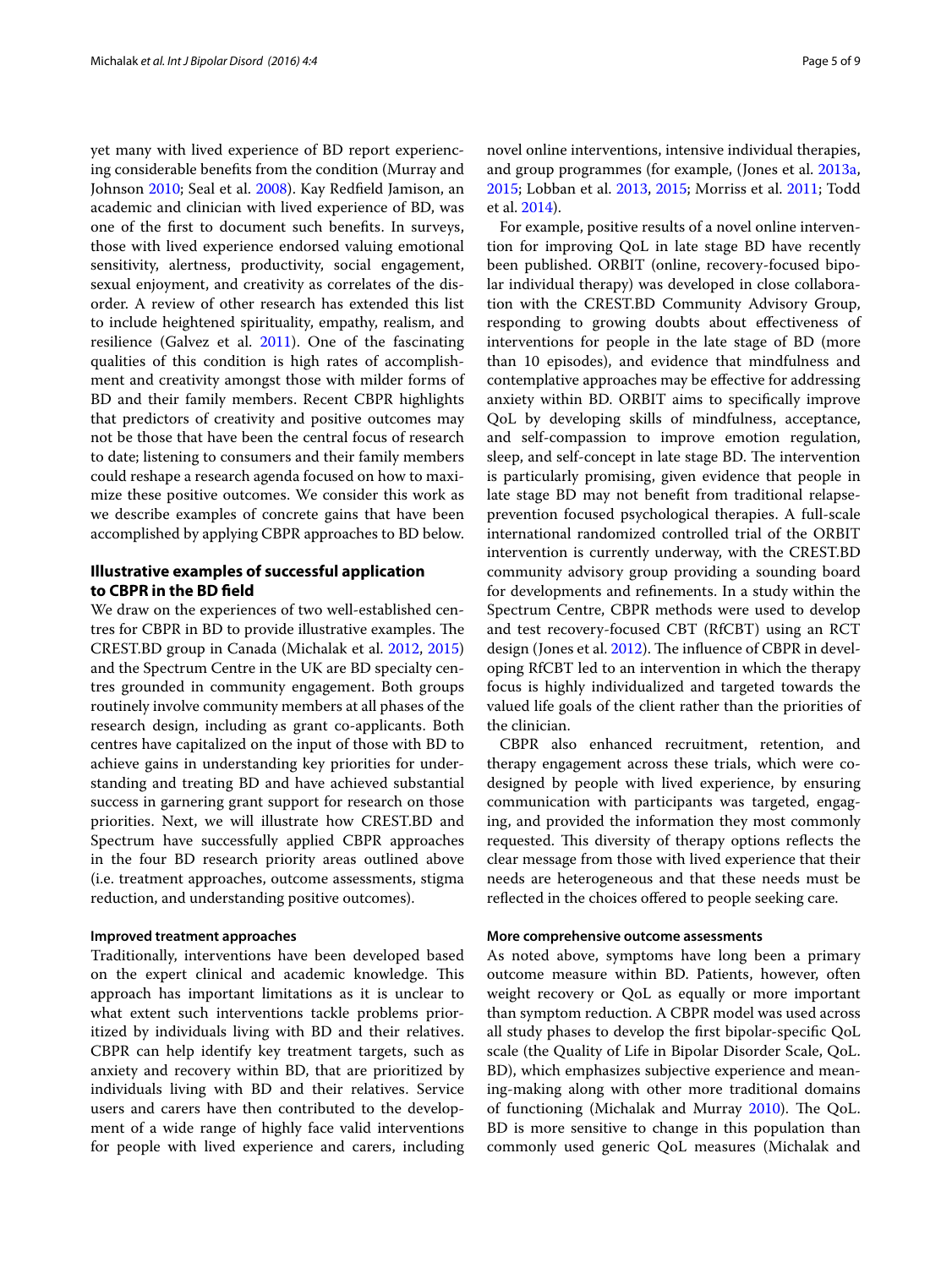Murray [2010](#page-8-37)). Similar CBPR methods were applied in the iterative development of the first bipolar-specific recovery measure, the Bipolar Recovery Questionnaire (Jones et al. [2013b\)](#page-8-16) which has also proved sensitive to change and has been widely adopted in clinical practice partly driven by high rates of acceptance from service users.

#### **Stigma**

Drawing on community consultations indicating that stigma was a priority BD research area, the CREST.BD (Michalak et al. [2012\)](#page-8-17) team implemented a targeted community engagement event on stigma, including focus groups to discuss definitions, experiences, and subjective impact of stigma as well as to discuss possible stigma reduction interventions. People with BD collaborated on the design and implementation of the research project and were co-authors on the resulting peer-reviewed publication (Suto et al. [2012\)](#page-8-38). Findings from the event were used to secure funding for a project to examine whether a theatre performance could help reduce stigma. One of the grant co-investigators, an actress and mental health educator with lived experience of BD, produced, and performed a one-hour, one-woman theatrical performance entitled 'That's Just Crazy Talk' in which the narrator described her experiences of personal and familial mental illness and related stigma, and her attempts to come to terms with her complex illness. A Community Advisory Group guided the development, implementation, and evaluation of the performance. Findings revealed that the performance lowered stigma amongst healthcare providers as well as people with BD (Michalak et al. [2014\)](#page-8-39). A filmed version of the performance was found to diminish negative attitudes in healthcare providers. Over 7000 people have now seen the performance live. The recorded version of the performance has been adopted into official curricula by post-secondary nursing programmes (e.g. Queen's University), professional bodies (e.g. National Society of Genetic Counselors), and the Mental Health Commission of Canada's (MHCC) Opening Minds program—the largest systematic effort in Canadian history focused on reducing mental illness stigma.

# **Enhanced understanding of positive qualities associated with BD**

Work by the Spectrum group has shown that many people with BD value the positive aspects of their bipolar-related experiences (Lobban et al. [2012b](#page-8-40)). Three important themes emerged: (1) Direct positive impact of BD experiences on everyday life including amplification of internal states, enhanced abilities, and more intense human connectedness; (2) Lucky to be bipolar—the sense of having been given a special gift; (3) Relationship between the self and bipolar experiences.

This kind of in-depth analysis of lived experiences may help us to understand ambivalence to current treatment and to develop interventions that minimize the negative impacts, while recognizing and potentially retaining some of the positives. To improve understanding of the mechanisms guiding elevated rates of creativity in BD, CREST.BD sponsored a community engagement day for those with BD who were engaged in creative professions, and again, hosted focus groups on the topic (Johnson et al. [2015b\)](#page-8-41). Although the literature in this area has tended to focus on a small number of mechanisms, such as potential benefits of BD to divergent thinking, energy, or ambition, the affected individuals suggested a much broader range of potential mechanisms, such as the ability to use rich life experiences as a base for novels and the motivation to develop artistic pursuits for political or emotional expression. This community input helped shape new research hypotheses.

#### **Challenges**

Despite the potential value, several challenges should be considered in implementing CBPR approaches. Some key strategies to consider when implementing CBPR in BD research are provided in Table [2](#page-6-0).

Below, we delve deeper into challenges and potential mitigation strategies in two core areas: people and funding.

#### **People**

Just like any group of people, some people with lived experience are more productive, collaborative, or able to contribute to the research processes than others. It might be prudent to put energy into developing relationships with a small number of peer researchers (just as we would with other colleagues), rather than blindly inviting anyone with a passing interest. At the same time, the most disadvantaged may be the best served by CBPR; careful and well thought-out strategies may be required to involve more disenfranchized community members as well as skill matching to tasks, with recognition that different levels and types of contributions can occur from consumers. It is also important to note (and assess at the point of research initiation) that peer researchers often have diverse reasons for engaging in research and different understandings of parameters for success.

Many barriers to participation can be partially circumvented through appropriate training and ongoing support. The research topics under scrutiny and the nature of research findings may be more impactful for people with lived experiences. For example, peer researchers working with CREST.BD found qualitative statements about stigma to be highly distressing. It is also important to consider the incredible variability in how those with BD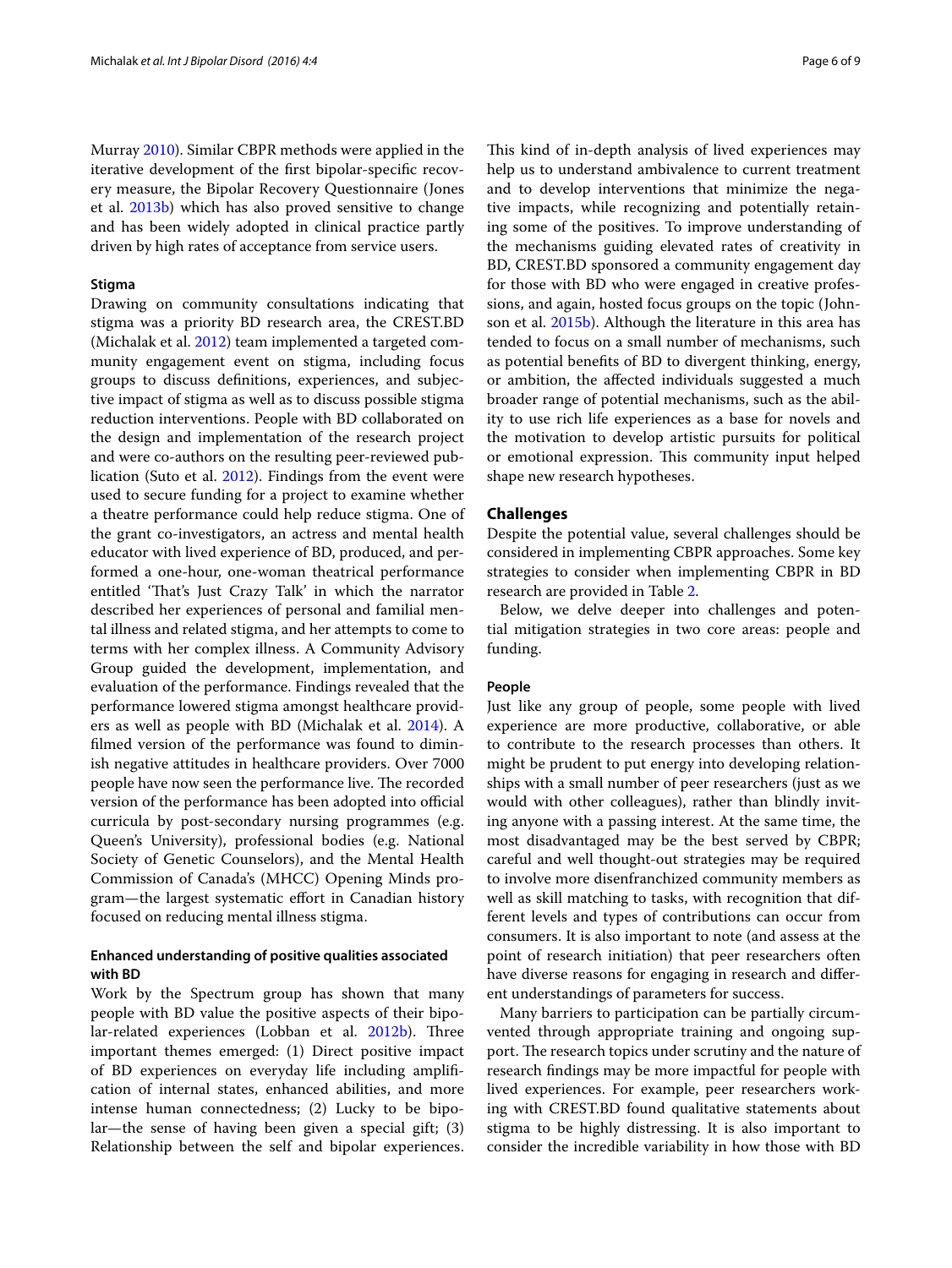<span id="page-6-0"></span>**Table 2 Strategies to consider when implementing CBPR in BD research**

| Concern                                                                                                                                                                                      | <b>Potential solutions</b>                                                                                                                                                                                                                                                                                                                                                                                                                                                 |
|----------------------------------------------------------------------------------------------------------------------------------------------------------------------------------------------|----------------------------------------------------------------------------------------------------------------------------------------------------------------------------------------------------------------------------------------------------------------------------------------------------------------------------------------------------------------------------------------------------------------------------------------------------------------------------|
| Some types of conclusions and statements may be distressing for those<br>with lived experience                                                                                               | Consider in advance how to include information about protective factors<br>in research designs; consider language in describing findings carefully;<br>give advance warning to consumers about findings that might be on<br>difficult topics, allowing choice about participation; consider whether<br>findings are being presented in the most compassionate manner; plan<br>for ongoing supervision to review and support individual's response to<br>difficult material |
| Those with BD may go through symptomatic periods that interfere with<br>productivity                                                                                                         | Plan in advance for back-up and recovery time; consider working with<br>teams of individuals rather than relying on a single person                                                                                                                                                                                                                                                                                                                                        |
| Symptoms may emerge in a way that interfere with privacy or work flow                                                                                                                        | Develop an understanding in advance of how symptoms will be discussed<br>and managed if they are apparent in the workplace                                                                                                                                                                                                                                                                                                                                                 |
| Some with lived experience may have less scientific background than<br>other team members                                                                                                    | Invest in training team members to understand the research process<br>Develop an understanding of key and valued roles that can be well-man-<br>aged by those with less scientific background                                                                                                                                                                                                                                                                              |
| Some with lived experience may have government benefits that be will<br>be jeopardized if they work more than a certain number of hours, and<br>others may prefer to maintain flexible hours | Discuss levels of commitment and constancy in advance, and use this<br>knowledge to plan work roles that will not suffer from part-time or varied<br>time involvement                                                                                                                                                                                                                                                                                                      |
| Organizations may not value lived experience as well as they do scientific<br>experience, leading to the potential for inequality in promotions and<br>career advancement over time          | Team leaders need to work at a systematic level to change organizational<br>barriers                                                                                                                                                                                                                                                                                                                                                                                       |

may feel over time—by definition, BD involves extreme fluctuations in energy, motivation, concentration, and social function, and these fluctuations need to be planned for in thinking about how to build a successful team of collaborators. Team leaders should plan in advance for how they will address emergent symptoms, and how and when to give a person a break should symptoms emerge. Effective strategies for supporting peer researchers with BD in the CREST.BD and Spectrum include: comprehensive training programmes, the appointment of multiple peer researchers who share research tasks to allow for periods of down-time (e.g. CREST.BD currently has three social media interns who live with BD who take collective responsibility for Web 2.0 outputs; the CREST.BD Community Advisory Group is co-chaired by two people with BD; Spectrum employs two relatives to moderate an online toolkit supporting relatives of people with BD or psychosis), provision of both clinical/academic and peer supervision and sensitive skill matching of individuals to tasks.

We also believe that it is important to identify the contributions that are likely to be most successful. For teams focused on basic research, such as biological markers and endophenotypes, researchers may initially question the ability of those with less scientific background to participate. Consumers, though, will often have very meaningful input to offer on how to embed questions of interest in study design, such as given that a person has biological vulnerabilities, are there social or psychological contexts that would be more protective. They also can offer substantive feedback on how to convey findings in a way that offers clarity.

# **Funding**

Even though we have noted grant agencies that directly support community-engaged research above, funding for CBPR projects raises several challenges. First, it can be a particular challenge to involve users in the grant development process (one method for community inclusion), because many with lived experience will have no formal role within the university and often live with economic circumstances that mandate financial remuneration. Second, when payment for research involvement could threaten disability benefits, other forms of recognition may be important to offer. Third, many with lived experiences will experience periods of illness in which they will be less able to contribute to team activities; grant budgets are often harshly rigid for addressing this need for fluidity. Effective strategies for ensuring continued funding identified by CREST.BD and Spectrum include: funding from diverse sources (e.g. philanthropic, industry or private sector, non-governmental community agencies, collaborative applications with community partners including National Health Services, and smaller awards from host institutions) in order to bridge the gaps between traditional operating grants, therefore avoiding 'hit and run' engagement (Michalak et al. [2012](#page-8-17)) with the bipolar community, and in the case of CREST.BD, ongoing pursual of funding for the network itself as a discrete entity. Involvement of service user researchers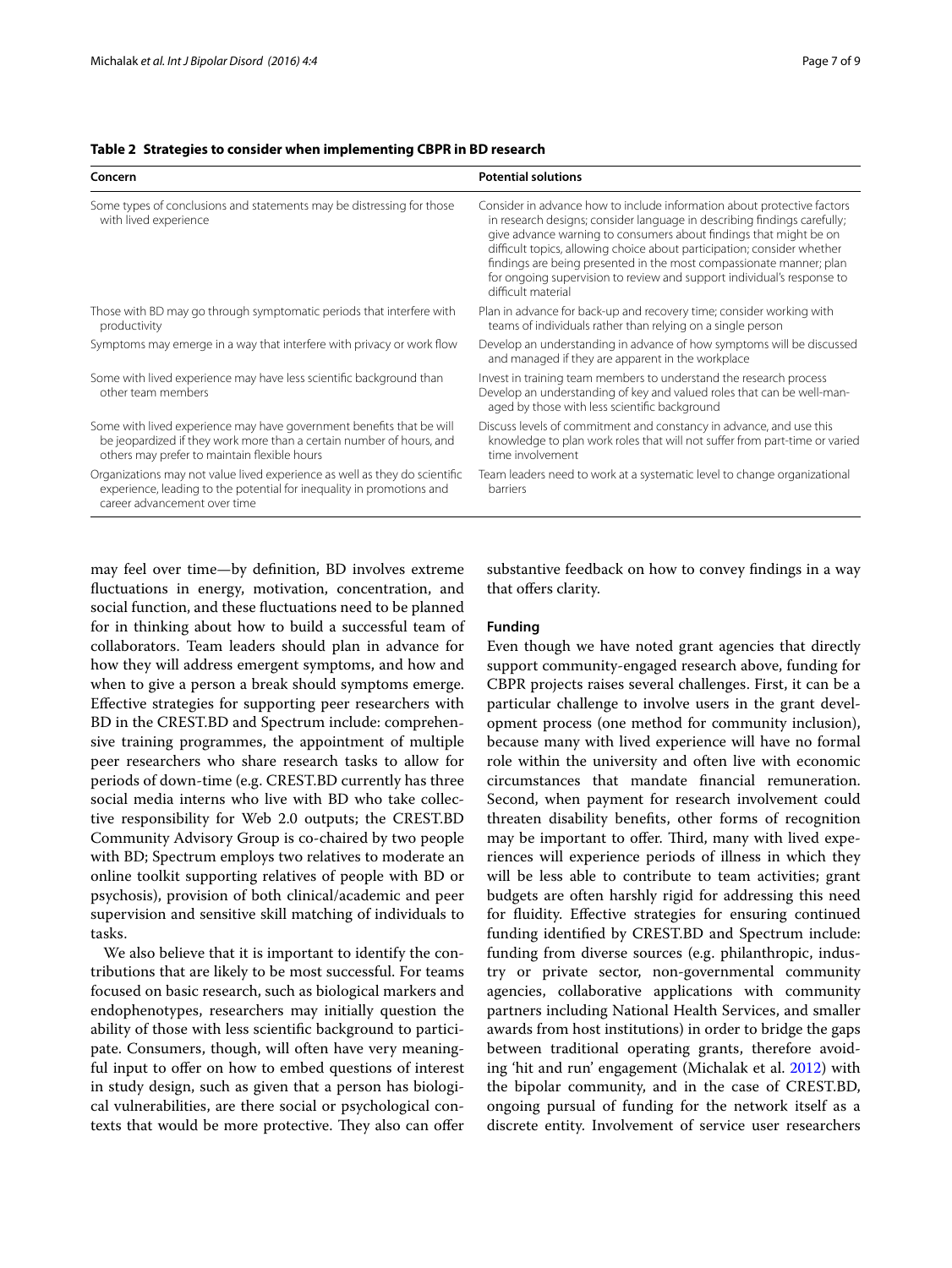in teaching and clinical implementation of interventions can also provide additional financial support.

One positive development is that some funding agencies now reward more patient-centric research approaches. The Patient-Centered Outcomes Research Institute (PCORI) in the US now provides major annual funding for health research that is guided by patients, caregivers, and the broader healthcare community, one notable initiative being the Mood Patient-Powered Research Network. The Vancouver Foundation in Canada funds health research that is grounded in community priorities and conducted in partnership with communities with the goal of fostering sustainable change after project completion. The National Institute for Health Research in the UK requires public/patient involvement for funding. Such changes in funding models will necessarily help to shape the future of consumer engagement in the development and delivery of new models for healthcare research.

## **Conclusions**

We believe that CBPR approaches have significant potential value for the BD research community. The observations and concerns of people with BD, their family members and supports clearly represent a rich source of information. CBPR approaches provide a collaborative, equitable, empowering orientation to research that builds on the diversity of strengths amongst community stakeholders. Despite the potential merits of this approach, CBPR is as yet not widely used in the BD research. In an age of translational research, CBPR offers opportunity to enhance the applicability of research gains for improved care; BD researchers are encouraged to seek consultation and collaboration to capitalize on the richness of CBPR approaches. Potential barriers in relation to people and funding are not insurmountable with appropriate consultation and collaboration. We encourage researchers, reviewers, and grant agencies to consider the benefits of CBPR approaches, and relish the opportunity to engage in ongoing debate about how best to maximize these benefits.

#### **Author details**

<sup>1</sup> Mood Disorders Centre, Department of Psychiatry, University of British Columbia, 2255 Wesbrook Mall, Vancouver, BC V6T 2A1, Canada. <sup>2</sup> Spectrum Centre for Mental Health Research, Division of Health Research, Faculty of Health and Medicine, Lancaster University, Lancaster, UK.<sup>3</sup> Department of Psychology, University of British Columbia, Vancouver, Canada. <sup>4</sup> IMPACT Strategic Research Centre, Faculty of Health, Deakin University, Geelong, Australia. 5 Department of Psychiatry, University of Melbourne, Melbourne, VIC, Australia. <sup>6</sup> IMPACT Strategic Research Centre, Deakin University, Melbourne, Australia. <sup>7</sup> Department of Psychiatry, Orygen Research Centre, and the Florey Institute for Neuroscience and Mental Health, University of Melbourne, Melbourne, VIC, Australia. <sup>8</sup> Centre for Inclusion and Citizenship, School of Social Work, The University of British Columbia, Vancouver, Canada.<sup>9</sup> Department of Education, University of British Columbia, Vancouver, Canada. <sup>10</sup> Crazy for Life Co., Sechelt, BC, Canada. <sup>11</sup> Departments of Psychiatry and Psychology, Queen's University, Kingston, ON, Canada. <sup>12</sup> The Bipolar Expert Series, Alpine,

CA, USA. 13 Faculty of Life and Social Sciences, Swinburne University of Technology, Hawthorn, Australia. 14 Department of Psychiatry, Health Sciences Center, University of New Mexico, Albuquerque, NM, USA. 15 Department of Social Work and Social Administration, The University of Hong Kong, Hong Kong, China. <sup>16</sup> Bipolar Connection Clinic, Mexico City, Mexico. 17 Department of Psychology, University of California, Berkeley, CA, USA.

#### **Acknowledgements**

International Society for Bipolar Disorders (ISBD) Taskforce on Community Engagement Co-chairs: Erin Michalak & Sheri Johnson. Members: Steven Barnes, Lesley Berk, Michael Berk, Allen Doederlein, Steven Jones, Rachelle Hole, Fiona Lobban, Victoria Maxwell, John McManamy, Erin Michalak, Greg Murray, Cathy Petchel, Manuel Sánchez de Carmona, Samson Tse, Mauricio Tohen, and Muffy Walker.

CREST.BD is a Canadian government (Canadian Institutes of Health Research) funded multidisciplinary network dedicated to advancing bipolar disorders research and knowledge exchange, particularly embracing community-based participatory research. The Spectrum Centre for Mental Health Research was originally joint core funded by philanthropic donation and by Lancaster University, now fully supported by the latter. Its mission is to conduct translational clinical research into BD and related conditions in partnership with experts by experience.

This research received no specific grant from any funding agency in the public, commercial, or not-for-profit sectors.

#### Received: 3 November 2015 Accepted: 20 January 2016 Published online: 09 February 2016

#### **References**

- <span id="page-7-5"></span>Banfield MA, Barney LJ, Griffiths KM, Christensen HM. Australian mental health consumers' priorities for research: qualitative findings from the SCOPE for Research project. Health Expect. 2014;17(3):365–75. doi:[10.1111/j.1369-7625.2011.00763.x.](http://dx.doi.org/10.1111/j.1369-7625.2011.00763.x)
- <span id="page-7-8"></span>Berk L, Berk M, Dodd S, Kelly C, Cvetkovski S, Jorm AF. Evaluation of the acceptability and usefulness of an information website for caregivers of people with bipolar disorder. BMC Med. 2013;11:162. doi:[10.1186/1741-7015-11-162.](http://dx.doi.org/10.1186/1741-7015-11-162)
- <span id="page-7-0"></span>Chen PG, Diaz N, Lucas G, Rosenthal MS. Dissemination of results in community-based participatory research. Am J Prev Med. 2010;39(4):372–8. doi:[10.1016/j.amepre.2010.05.021](http://dx.doi.org/10.1016/j.amepre.2010.05.021).
- <span id="page-7-9"></span>Chinman M, George P, Dougherty RH, Daniels AS, Ghose SS, Swift A, et al. Peer support services for individuals with serious mental illnesses: assessing the evidence. Psychiatric Services. 2014;65(4):429–41. doi[:10.1176/appi.](http://dx.doi.org/10.1176/appi.ps.201300244) [ps.201300244.](http://dx.doi.org/10.1176/appi.ps.201300244)
- <span id="page-7-6"></span>Clements C, Morriss R, Jones S, Peters S, Roberts C, Kapur N. Suicide in bipolar disorder in a national English sample, 1996–2009: frequency, trends and characteristics. Psychol Med. 2013;43(12):2593–602. doi:[10.1017/](http://dx.doi.org/10.1017/s0033291713000329) [s0033291713000329](http://dx.doi.org/10.1017/s0033291713000329).
- <span id="page-7-1"></span>D'Alonzo KT. Getting started in CBPR: lessons in building community partnerships for new researchers. Nurs Inq. 2010;17(4):282–8. doi:[10.1111/j.1440-1800.2010.00510.x.](http://dx.doi.org/10.1111/j.1440-1800.2010.00510.x)

<span id="page-7-2"></span>Davidson L, Shaw J, Welborn S, Mahon B, Sirota M, Gilbo P, et al. "I don't know how to find my way in the world": contributions of user-led research to transforming mental health practice. Psychiatry. 2010;73(2):101–13. doi:[10.1521/psyc.2010.73.2.101.](http://dx.doi.org/10.1521/psyc.2010.73.2.101)

<span id="page-7-3"></span>Evans M, Hole R, Berg LD, Hutchinson P, Sookraj D. Common insights, differing methodologies: Toward a fusion of indigenous methodologies, participatory action research, and white studies in an urban aboriginal research agenda. Qualitative Inquiry. 2009.

<span id="page-7-10"></span>Galvez JF, Thommi S, Ghaemi SN. Positive aspects of mental illness: a review in bipolar disorder. J Affect Disord. 2011;128(3):185–90. doi[:10.1016/j.](http://dx.doi.org/10.1016/j.jad.2010.03.017) [jad.2010.03.017.](http://dx.doi.org/10.1016/j.jad.2010.03.017)

- <span id="page-7-7"></span>Goodwin FK, Jamison KR. Manic-depressive illness: bipolar disorders and recurrent depression. Oxford University Press; 2007.
- <span id="page-7-4"></span>Green LW, Mercer SL. Can public health researchers and agencies reconcile the push from funding bodies and the pull from communities? Am J Public Health. 2001;91(12):1926–9.